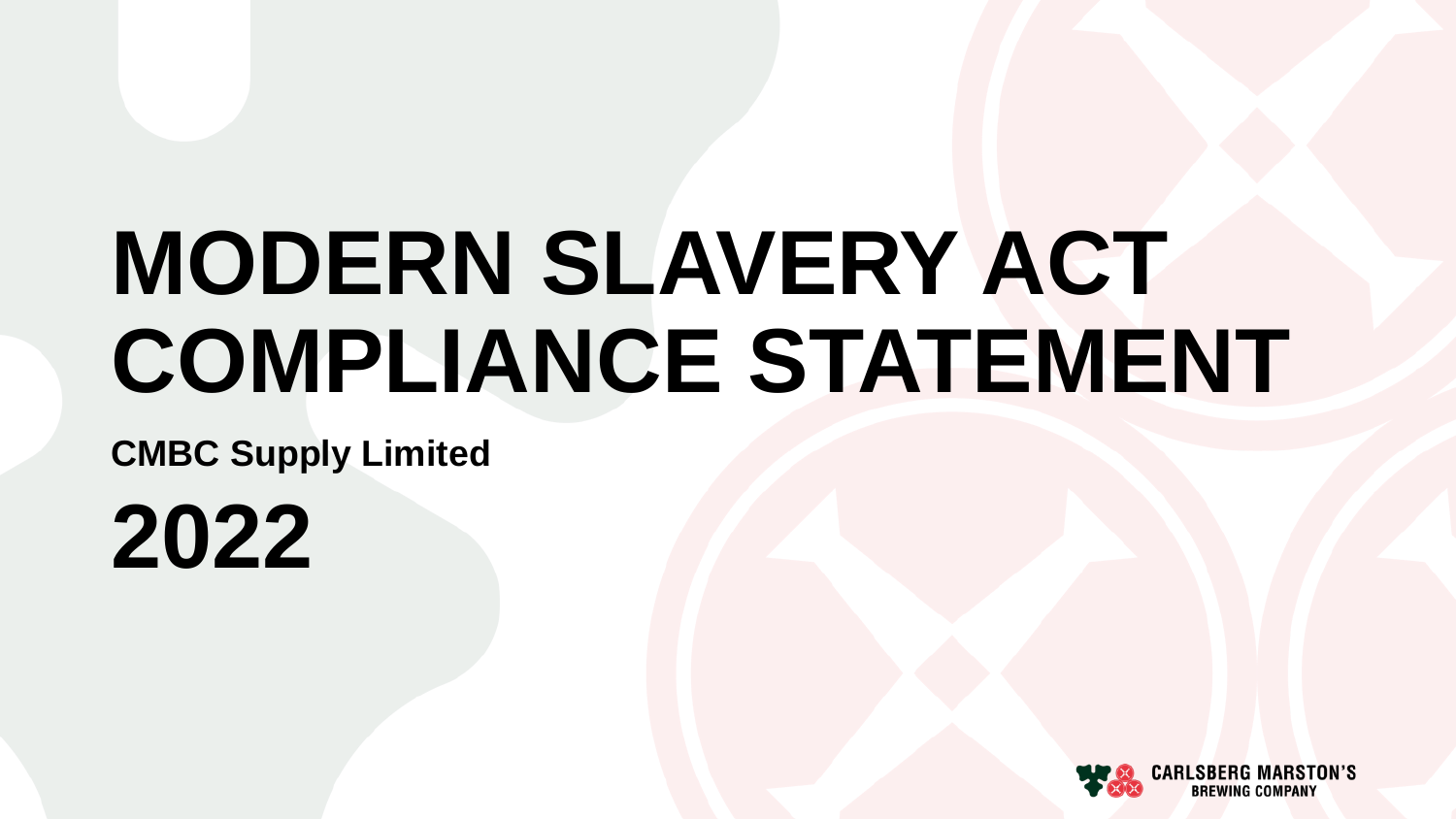#### **INTRODUCTION FROM THE BOARD OF CMBC SUPPLY LIMITED (CMBC SUPPLY)**

We are proud of the steps we have taken to combat slavery and human trafficking within our business and our supply chain to date and are committed to continually improving our practices. We are opposed to all forms of modern slavery including forced and compulsory labour, human trafficking, and child labour, and will continue to work to prevent modern slavery in our business and in our supply chains.

#### **WHAT IS THE MODERN SLAVERY ACT AND HOW DOES IT AFFECT CMBC SUPPLY?**

The Modern Slavery Act (**Act**) is a pioneering piece of legislation that was passed into law by the UK Parliament in 2015. The objective of the Act is to encourage greater transparency for consumers and amongst businesses about steps taken to combat slavery and human trafficking within businesses and their supply chains.

Following the introduction of the Act, companies that exceed certain thresholds must complete an annual statement which explains the steps that the organisation has taken during the preceding financial year to address slavery and human trafficking.

CMBC Supply's statement for the financial year ending 31 December 2021 is set out below and includes an overview of our company structure and practices during that period.

### **ORGANISATION'S STRUCTURE**

We brew, package and deliver certain alcoholic and nonalcoholic drinks in the UK with our well-known brands including Carlsberg Danish Pilsner, Carlsberg Export, Tetley's, Hobgoblin and Marston's Pedigree. We are a part of the Carlsberg group (the **Carlsberg Group**), and until 31 October 2020 our ultimate parent company was Carlsberg A/S, which has its head office in Denmark and is listed on the Copenhagen stock exchange.

On 30 October 2020, Carlsberg UK Holdings Limited and Marston's PLC completed a 'joint venture' transaction to create a new beer company group, the '**Carlsberg Marston's Brewing Company Group**' or '**CMBC Group**'.

From 31 October 2020, CMBC Supply became part of the CMBC Group. Please see our [website](https://www.carlsbergmarstons.co.uk/newsroom/two-breweries-become-one-as-carlsberg-marston-s-brewing-company/) and the "Our Business" section of Marston's PLC's 2020 modern slavery [statement](https://www.marstonspubs.co.uk/docs/responsibility/slavery-and-human-trafficking-statement-2020.pdf) for more details on the creation of the CMBC Group.

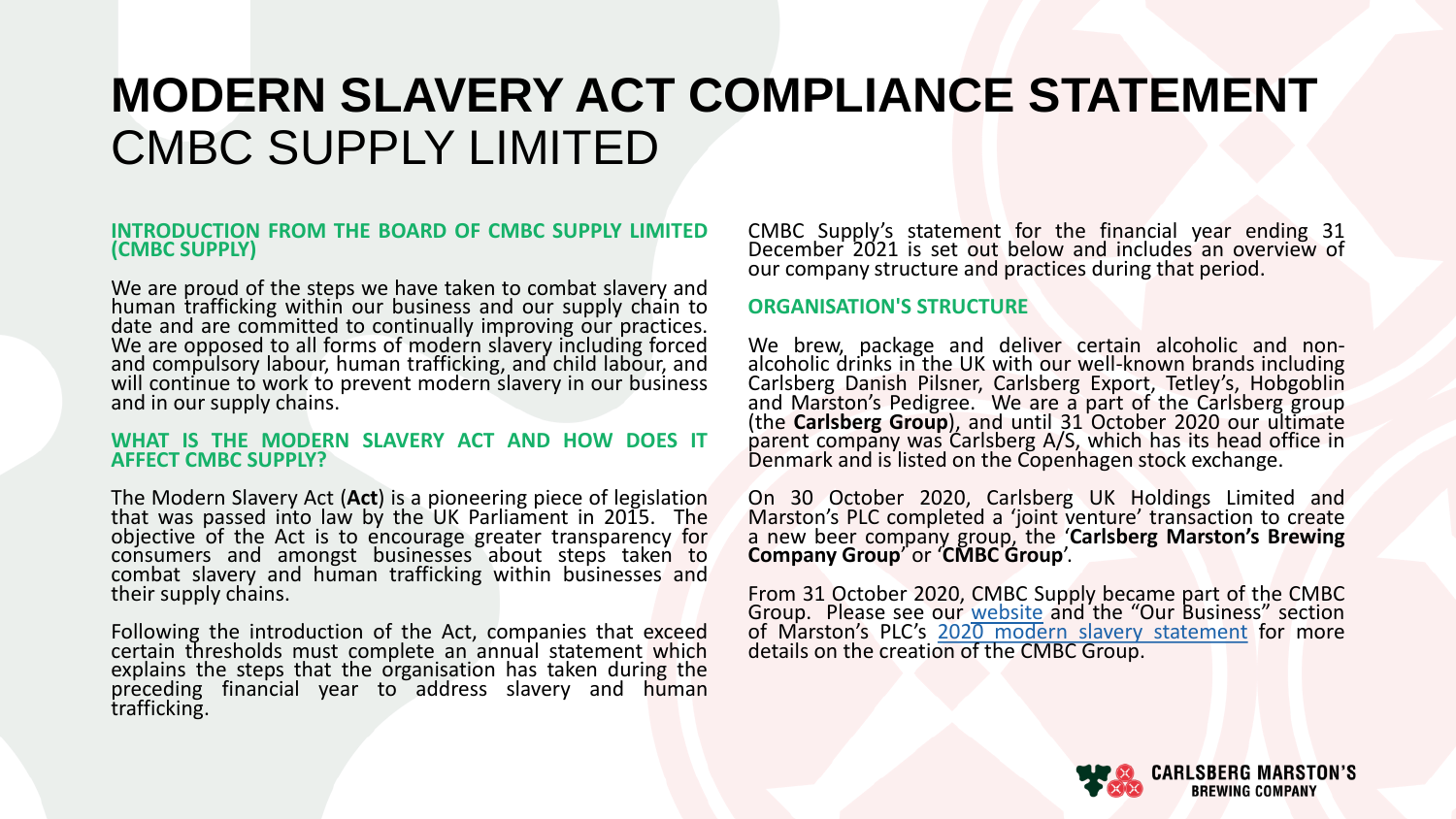Following completion of the joint venture, we have two ultimate parent companies: (1) Carlsberg A/S (this is our ultimate majority owner with a 60% shareholding in the joint venture); and (2) Marston's PLC which has its head office in England, is listed on the London Stock Exchange and owns 40%.

We remain a part of the Carlsberg Group because Carlsberg A/S is the ultimate majority shareholder of CMBC Supply.

### **OUR BUSINESS**

Carlsberg Group's business is organised into three regional business units: Western Europe, Eastern Europe, and Asia, with additional areas reached via licensing arrangements and exports. Please see the [Carlsberg](https://www.carlsberggroup.com/) Group website for more details.

### **OUR SUPPLY CHAINS**

Our supply chains include the manufacture, distribution and packaging of our products. Our sister company, Carlsberg Supply Company AG (**CSC**), is responsible for global planning, procurement, production and logistics in the Carlsberg Group. We also procure goods and supplies directly from suppliers and have an 'in-house' logistics operation and depot network.

### **OUR POLICIES ON SLAVERY AND HUMAN TRAFFICKING**

We are committed to respecting human rights and ensuring that there is no modern slavery or human trafficking in any part of our business. As a signatory of the UN Global Compact (**Compact**) since 2008, the Carlsberg Group is committed to its 10 principles, which include human rights, and is also committed to the UN Guiding Principles on Business and Human Rights (**UNGP**). CMBC Supply aims to act in compliance with these principles as we are a part of the Carlsberg Group.

Our commitment to respect human rights is reflected in our policies. In 2021, the Carlsberg Group worked with Shift, the leading centre of expertise on the UNGP, to review and strengthen its Labour and Human Rights Policy and published a revised policy which was renamed the [Human](https://www.carlsberggroup.com/media/46355/human-rights-policy.pdf) Rights Policy The Human Rights Policy applies globally to management, employees, and contract workers of all members of the Carlsberg Group (including CMBC Supply in the UK) and is overseen and approved by the Carlsberg Group Executive Committee.

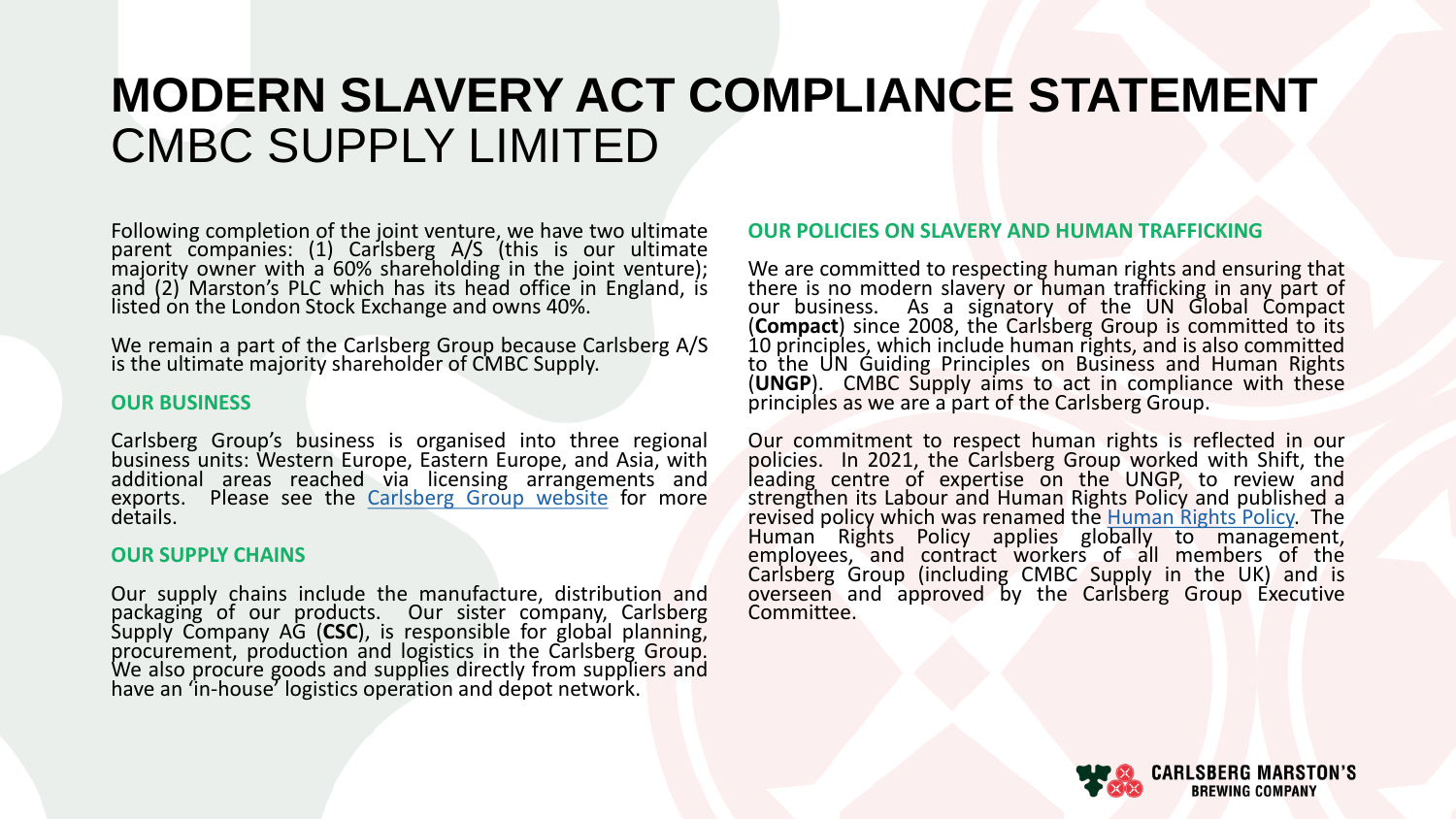This Policy is our human rights governance document which, amongst other things, communicates our commitment to respect human rights across all our business activities and relationships (throughout our value chain) and provides guidance on appropriate behaviour when it comes to labour and human rights issues. It covers topics such as working hours, benefits and wages, freedom of association, non-discrimination, harassment, and child and forced labour.

To enable us to enforce effective systems and controls to ensure slavery and human trafficking is not taking place anywhere in our supply chain and implement our commitment to respect human rights in all our business activities and relationships throughout our value chain (as communicated in the Human Rights Policy), we expect our suppliers, vendors, agents, [contractors,](https://www.carlsberggroup.com/media/38454/supplier-licensee-code-of-conduct-2019-vfinal.pdf) and licensees to comply with the Carlsberg Group Supplier and Licensee Code of Conduct. The Carlsberg Group Supplier and Licensee Code of Conduct includes requirements in respect of labour and human rights (e.g. a prohibition on forced and child labour), health and safety and environmental sustainability. If these requirements are not met, we must be informed and the third party must act quickly to fix the problem. Failure to meet these requirements or remedy non-compliances may result in termination of the contract. In 2021, the Carlsberg Group carried out 121 regular quality and compliance audits of business-critical suppliers to monitor adherence to these requirements.

Compliance clauses and a reference to the Supplier and Licensee Code of Conduct are included in all of the Carlsberg Group's procurement contract templates including its general terms and conditions of procurement. These templates are used by local markets as the basis for the majority of their contracts including by CMBC Supply in the UK. Where a third party's contract template is used, equivalent wording is added to ensure the same level of contractual protection.

The Carlsberg Group plans to continue to embed human rights in company-wide governance and compliance systems in 2022, including by strengthening human rights monitoring. It is also planning to re-assess its approach to responsible sourcing.

#### **OUR DUE DILIGENCE PROCESSES, RISK ASSESSMENT AND MEASUREING EFECTIVENESS IN RELATION TO SLAVERY AND HUMAN TRAFFICKING**

As part of CMBC Supply's commitment to combatting unethical behaviour and in order to comply with applicable laws, we screen our business partners and a fundamental part of this process is to ensure we have all the necessary details about our partners before we engage them.

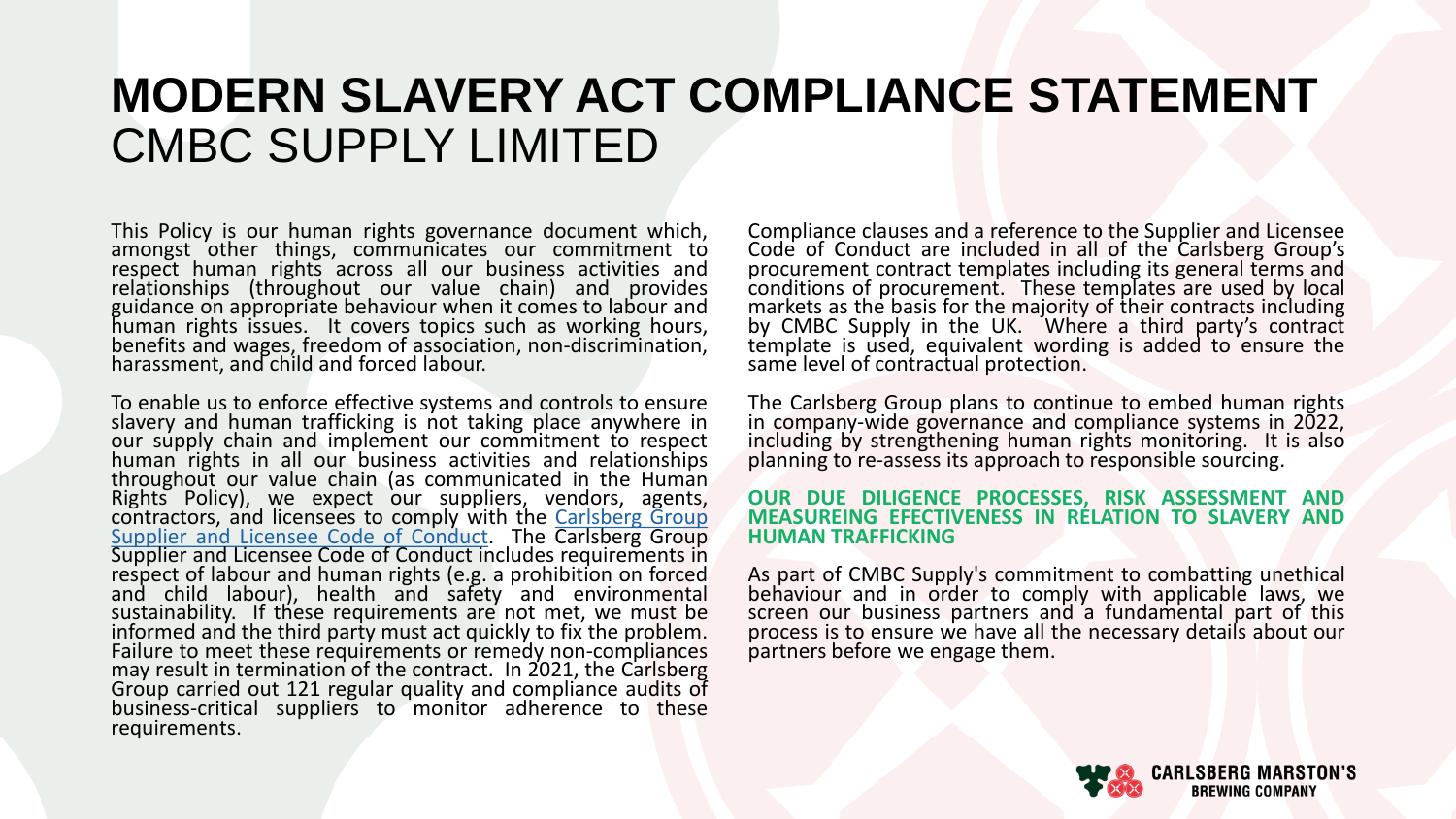CMBC Supply employees are obliged to maintain records of all screening procedures undertaken, and information obtained as part of 'knowing' our business partners. Without satisfactory documentation, CMBC Supply will not be able to progress a business arrangement with a partner.

The Carlsberg Group also engages an independent third party to operate a "Speak Up" process across the business. The Speak Up system encourages and facilitates employees and anyone who works with us (including suppliers and their workers) to speak up about situations or conduct that are not in line with our Code of Ethics and Conduct, policies or applicable laws and regulations (e.g. human rights violations), without fear of retaliation. The Speak Up process is activated via an externally hosted telephone line or online reporting. Investigations are conducted by locally trained representatives and overseen by the Carlsberg Group's Internal Audit Team, the Carlsberg Group's Integrity Committee oversees investigations of the most serious allegations. Information received through the Speak Up process is used by Carlsberg Group to continually improve processes.

Of the total number of Speak Up reports received in 2021 (157), 53 (34%) were related to human rights topics (including discrimination and harassment, retaliation, health and safety, labour law breaches and other HR issues).

Of the human rights investigations the Carlsberg Group completed during 2021, 43% were fully or partially substantiated and each of these was addressed through an agreed action plan. Please see the Carlsberg Group's 2021 [Environment,](https://www.carlsberggroup.com/media/48860/carlsberg-group-esg-report-2021.pdf) Social and Governance Report for further details.

#### **TRAINING FOR STAFF**

In 2021, in accordance with Carlsberg Group requirements, we allocated e-learning on the revised Human Rights Policy to our human resources team (including those who have joined CMBC Supply from Marston's PLC). We also allocated this e-learning to people managers who have joined CMBC Supply from Marston's PLC. To clarify, we ensure this e-learning is allocated to all new people managers and human resources professionals when they join CMBC Supply. Our ambition for 2022 is to require UK procurement employees (as well as procurement managers) and all other people managers to complete this e-learning.

In addition to the Human Rights Policy e-learning outlined above, to reflect our commitment to act ethically and with integrity, all employees at CMBC Supply undertake a Code of Ethics and Conduct e-learning training module when they join the company.

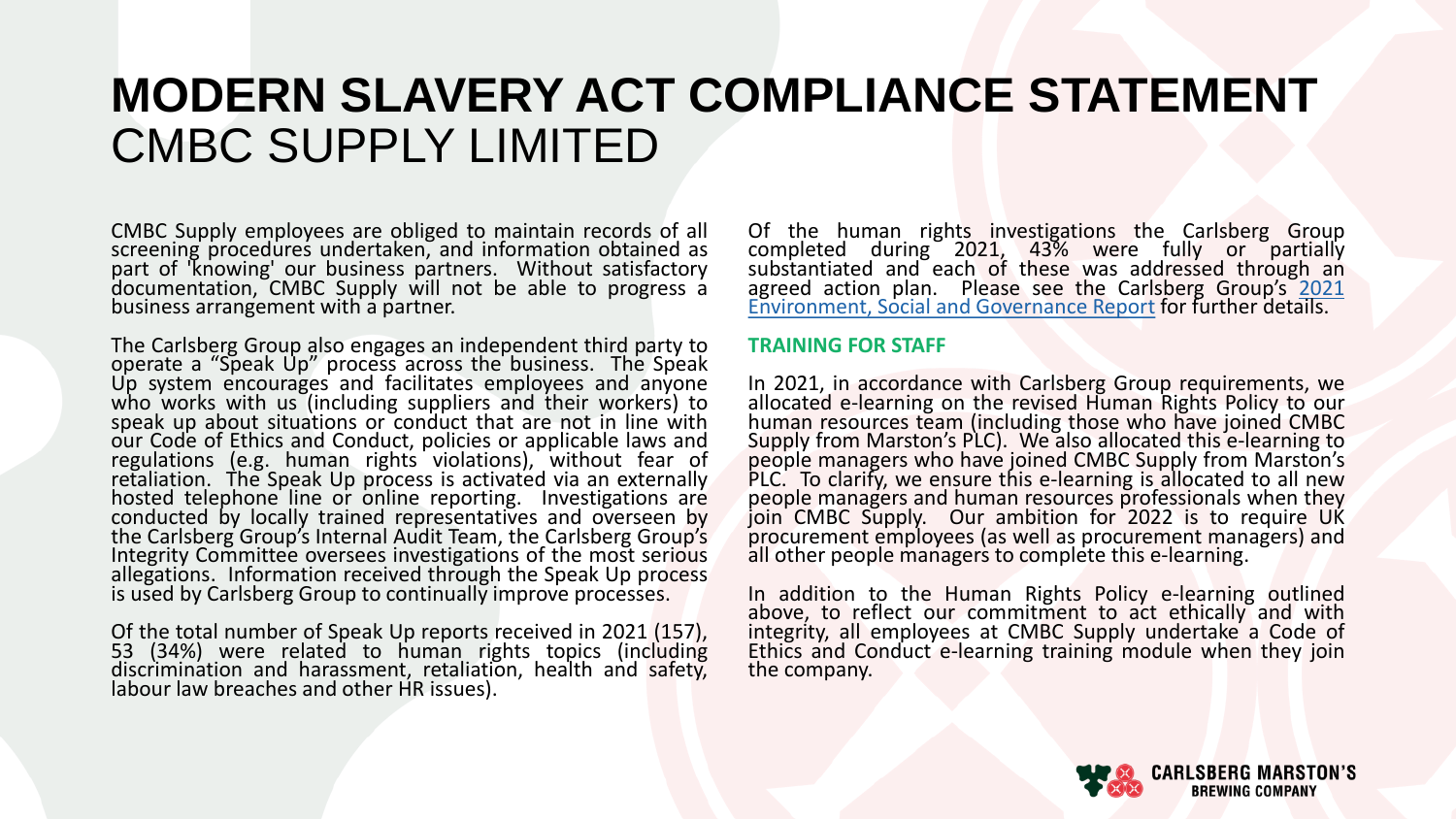Whilst this e-learning module does not directly address specific modern slavery topics, it covers a wide range of ethical and legal and compliance issues, including anti-bribery and corruption, competition law, data protection and privacy, conflicts of interest, political activities, discrimination and harassment and reflects the requirements contained within the Carlsberg Group's Code of Ethics and Conduct. Completion of this elearning training is monitored, and additional training and awareness activities undertaken on a regular basis. It is our belief that a knowledge of other ethical and legal and compliance issues challenges our employees' decision making, encourages a culture of compliance and embeds the commitment to acting ethically and with integrity within the business therefore indirectly contributing to modern slavery compliance and a respect for human rights.

In 2021, the Carlsberg Group refreshed the Code of Ethics and Conduct, strengthening provisions in key areas, adding 'dos and don'ts' checklists and featuring an ethical decision making guide for employees. As a result, an updated e-learning training module on the refreshed Code of Ethics and Conduct was rolledout to our employees in 2021 (including those who have joined CMBC Supply from Marston's PLC).

In 2020, all CMBC Supply employees with a corporate email address were required to complete a new Anti-Bribery and Corruption e-learning course launched by the Carlsberg Group. This e-learning course was allocated to employees who joined CMBC Supply from Marston's PLC in 2021 as a result of joint venture. The aim of the e-learning is to help employees identify different types of bribery, what they can do to protect themselves and the business, how to resist bribery and how to raise concerns if they know or suspect wrongdoing. To clarify, we ensure this e-learning is allocated to all new people managers and employees in commercial functions when they join CMBC Supply.